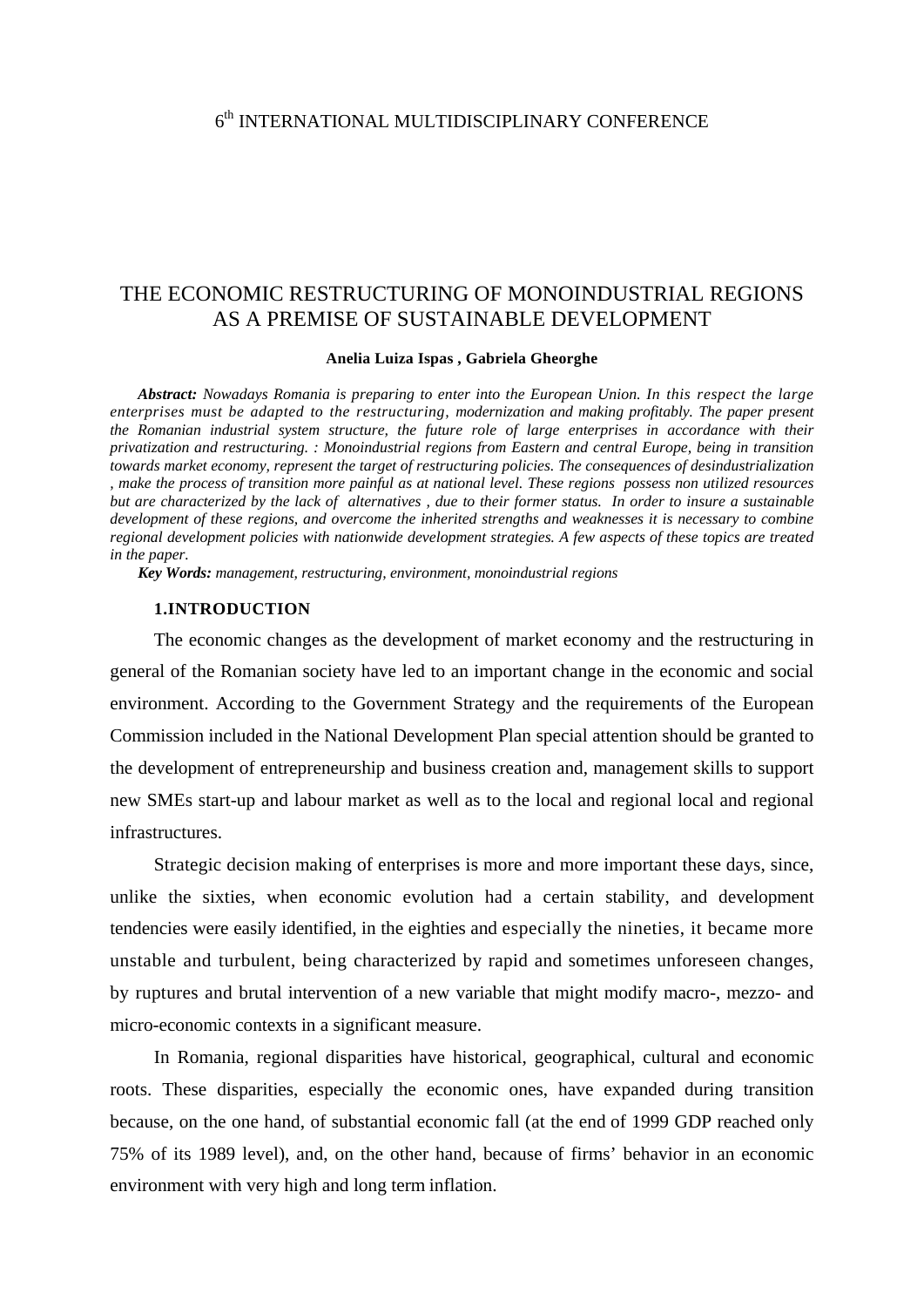Moreover, the transition reveals the economic weakness of poorly developed areas: the strong dependence on a single industry, poor town planning and low locality attractiveness and insufficient utilities infrastructure development. The regions with dominant rural areas are the poorest. They are strongly dependent on agriculture and lack a young adult population (since in past decades they migrated to urban areas).

Beginning in 1997, the unemployment rate increased due to the acceleration of the restructuring process in the mining, chemical and petrochemical sectors and new legislation on compensatory payments.

Over time, some areas became deprived zones, with a high unemployment concentration. These are in monoindustrial localities, with development levels below the national average and a lack of job opportunities. Thus, the unemployment rate is far above the national average rate in counties such as Hunedoara, Gorj and Valcea.

Rural areas are more affected by unemployment than urban areas. Significant disparities also exist within each Development Region.

## **2.THE TARGET DEVELOPPED COUNTRIES LIKE INDUSTRIAL STRUCTURE**

The industrial system's structure, existing in different developed countries, is the result of successive modifications regarding production concentration and transformation of technical systems of economic agents. Thus, whereas as far as the middle seventies, modernization of developed

countries' economies involved increasing the degree of concentration, beginning with the eighties, this tendency reversed, the share of small and medium size enterprises increasing, both in the US and Japan, and in Western Europe, excepting Germany, who founding its economic growth on external markets, benefited of the advantages provided by large, better placed units in the world market, due to their size and positioning of spheres.

At present, about 40% of the European employees in industry work in enterprises as large as 10 to 499 staff; there are discrepancies between various EEC countries where this share is 38% in Germany and Great Britain, 72% in Spain, 61% in Italy. Increase of the share of small and medium size enterprises (SME) in industry in the last 15 years was due to the following: general decrease of the staff in case of large companies experiencing difficulties (and which thus entered in the category of SMEs); making subsidiaries, externalization of certain attached activities; subcontracting.

 Beginning with the year 1985, small and medium enterprises have experienced a more favorable evolution than the larger ones, especially regarding number of employees and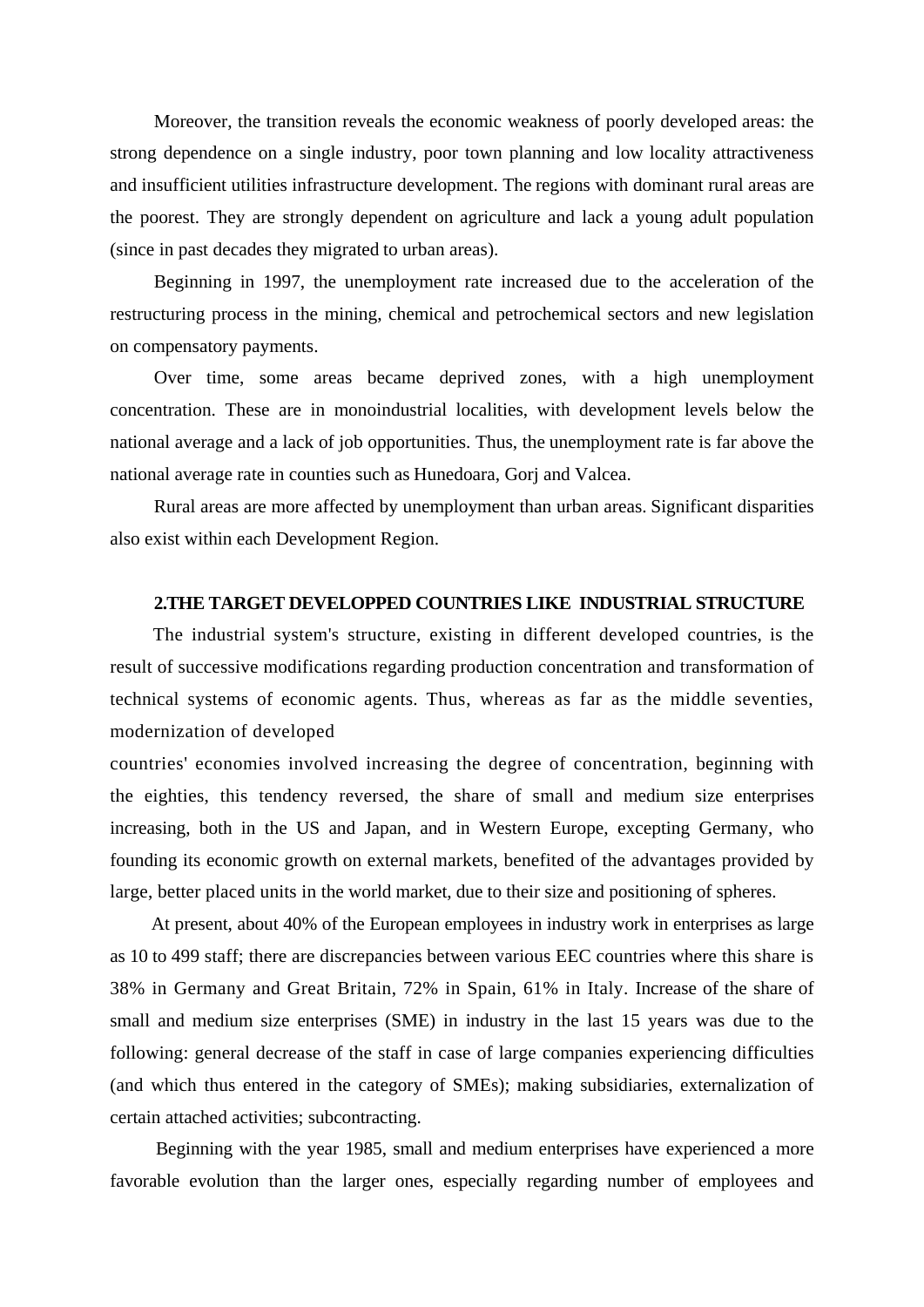turnover. Although small and medium enterprises usually are capable of rapidly adjusting to conjectural modifications, they are not a homogeneous whole, in the sense that they can have both the highest and the lowest profitability rates; some can be significant exporters, whereas others export nothing whatsoever. A significant number of these enterprises gravitate in the orbit of large industrial groups as suppliers, customers and particularly subcontractors. In this context, it may well be pointed out that although the number of SMEs increased, the dominant position is still held by the large ones, as far as number of employees, added value completed, export, sales, investments, publicity expenditures, training of the personnel, and research are concerned

Currently, in the condition of amplification of international economic relationships, both on global markets and in European ones, large enterprises with many employees (sometimes more than 50-00 thousand employees) and with a significant turnover, still hold a significant rank.

Basically, production concentration means groups of enterprises, vast associations of manufacturers that allow: most efficient combination of production factors and intense use of technical capital; increasing scale economies; great innovation capacity, renewal of products and technologies (since afferent financial effort cannot be sustained by dispersed economic agents); less expensive acquisition of raw materials and modern equipment (due to their position of force and larger amount of goods required); easier access to advantageous credits (due to significant collaterals); highly trained personnel (mainly by offering higher salaries); dominant position on traditional markets (due to their brand), along with conquering new internal and external markets (by publicity, advertising, dense distribution network, post-sale services).

## **3. ENTERPRISE REFORM IN THE NEW MARKET ECONOMY**

In view of creating conditions necessary for market economy to function, countries in transition aimed at creating a competitive industrial structure by privatizing enterprises, dismantling monopolies and suppressing direct state control of managements; ensuring possibilities of manifestation of market signals and ensuring its operation by removing conditions that lead to distortion of price (so that these would become elements of reference in allocation of sources); by improving mechanisms afferent to investment financing and modifying tax systems; by incentives and discipline manifest on global market by liberalization of commerce; promoting foreign investments and adopting exchange rates that might ensure a direct link between internal and global price levels; In this sense, the initial priority aimed at macro-economic stabilization programs, by which economic agents'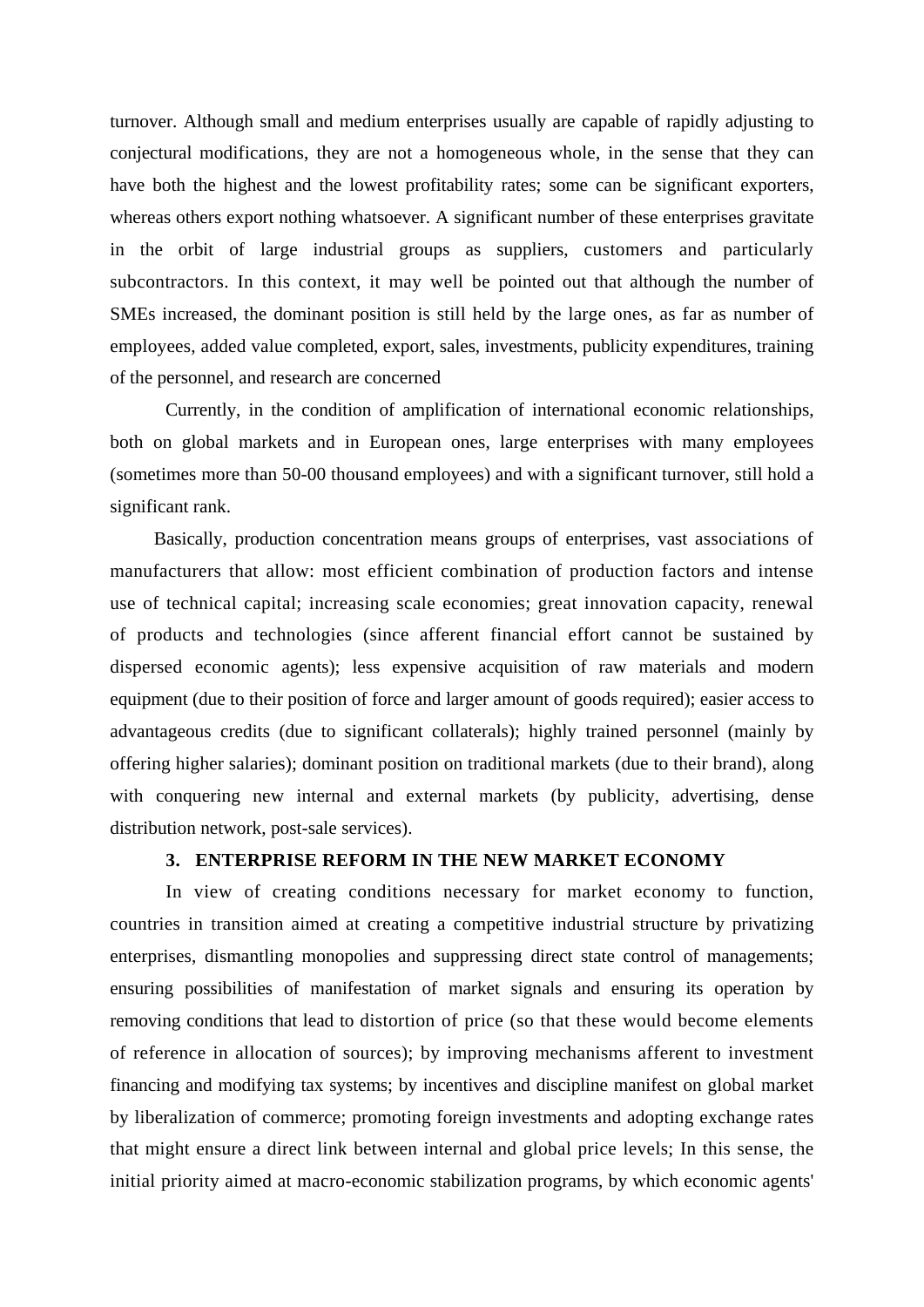behavior was expected to change in the sense of those in developed countries, with a market economy. In this context, the importance and role of criteria of reference -market structure (S), behavior of the enterprise (C) and its performances (P) -in the process of industry restructuring were different along the stages of reform in case of countries in transition.

In developed countries this relationship between the state and public enterprises led to an increased efficiency in the end, the latter having in many cases financial deficiencies and difficulties in maintaining external markets in the condition of intensification of competition and involving expenses from the state budget, the only solution being privatization.

Enterprise reform is in an incipient stage, because on the one hand, economic and financial difficulties increased, and, on the other, a certain lack of authentic managerial professionalism is seen, sometimes determined by insufficient understanding and expertise, unlike in developed countries (there are still cases with the mentality to execute tasks coming from the superior bodies, moreover, there is a lack of direct confrontation with the realities of market economy).

Given the large dimension of certain enterprises and the possibility of their privatization by several share-holders, we believe that in our country too, besides enterprises controlled by their owners (principal share-holders), management control will be widely extended, with benefic implications on the behavior of the enterprises, the condition being an efficient stock market organization. Practices of developed countries show that, unlike companies controlled by owners, those having a managerial control aim at obtaining larger sales figures (but not necessarily maximizing profit) and are interested in allotting a large part of the profit to development.

#### **CONCLUSION**

In a number of regions situated mainly in the applicant countries, the strong dependence on traditional industries suggests, in view of the anticipated conversion and restructuring, that new economic changes will occur, including some after enlargement. In addition, the current changes in the services sector (transport, finance, commercial intermediaries) could aggravate the economic conditions of certain regions development is not lagging behind.

#### **REFERENCE**

**[1].Hoel M.,** *Global Environment Problems,* Journal of Environmental Economics and Management, 1991 **[2].Laughunn D.J., Payne J.W., Crum R.,** *Managerial Risk Preference for Below-Target Returns,*